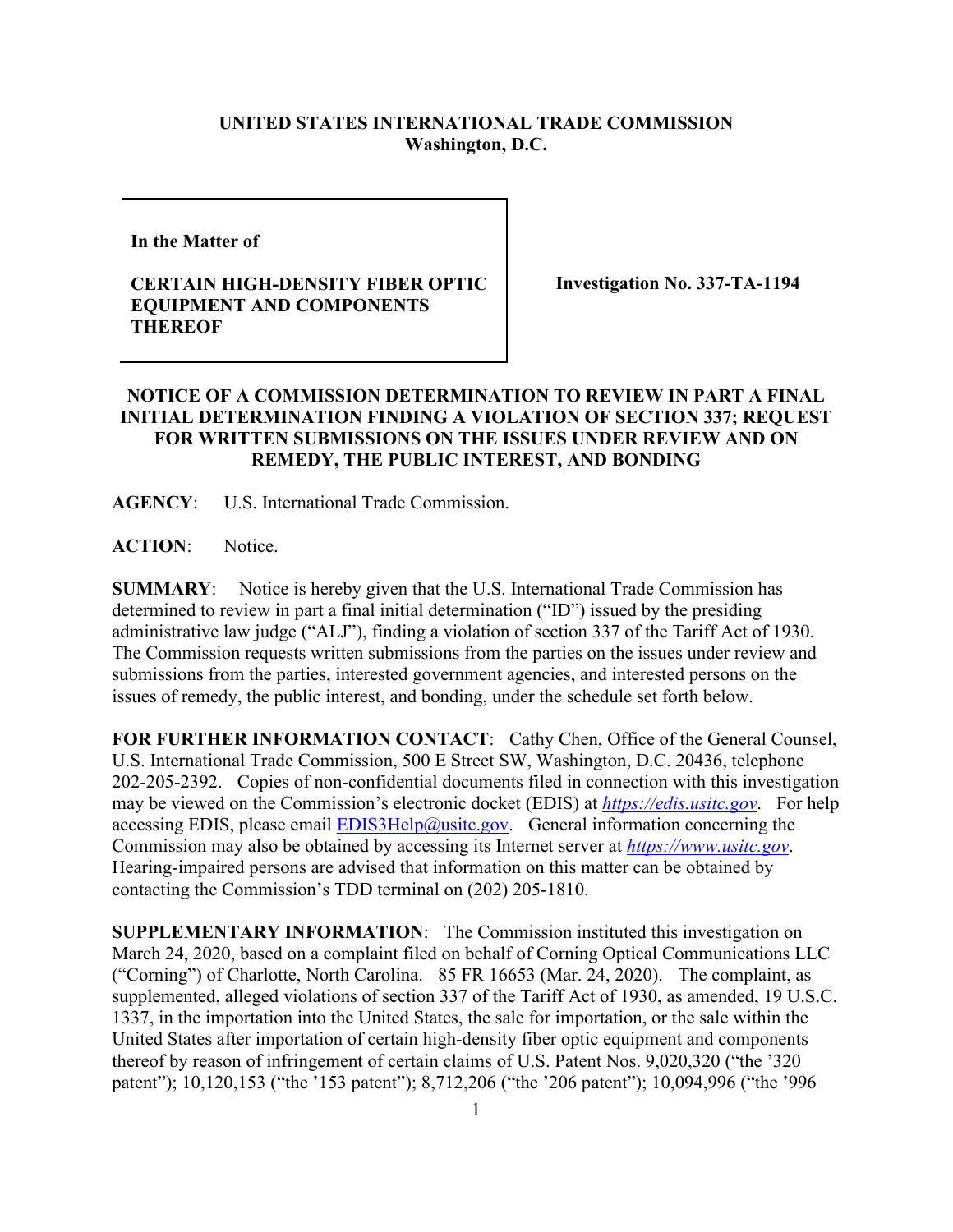patent"); and 10,444,456 ("the '456 patent"). *Id*. The complaint further alleged that a domestic industry exists. *Id.* The Commission's notice of investigation named the following as respondents: Total Cable Solutions, Inc. ("TCS") of Springboro, Ohio; Legrand North America, LLC ("Legrand") of West Hartford, Connecticut; AFL Telecommunications Holdings LLC ("AFL Holdings") of Duncan, South Carolina; Huber+Suhner AG of Herisau, Switzerland; Huber + Suhner, Inc. of Charlotte, North Carolina; Shenzhen Anfkom Telecom Co., Ltd. d/b/a Anfkom Telecom ("Anfkom") of Shenzhen, China; Shanghai TARLUZ Telecom Tech. Co., Ltd. d/b/a TARLUZ ("TARLUZ") of Shanghai, China; Wulei Technology Co., Ltd. d/b/a Bonelinks ("Wulei Bonelinks") of Shenzhen, China; FS.com Inc. ("FS") of New Castle, Delaware; Leviton Manufacturing Co., Inc. ("Leviton") of Melville, New York; Panduit Corporation ("Panduit") of Tinley, Illinois; The LAN Wirewerks Research Laboratories Inc. d/b/a Wirewerks ("Wirewerks") of Quebec, Canada; and The Siemon Company ("Siemon") of Watertown, Connecticut. *Id*. The notice of investigation also names the Office of Unfair Import Investigations ("OUII") as a party. *Id.* at 16654.

Respondent Legrand was terminated from the investigation based on withdrawal of allegations in the complaint pursuant to Commission Rule 210.21(a), 19 CFR 210.21(a). *See*  Order No. 5 (Apr. 16, 2020); *unreviewed by* Comm'n Notice (May 7, 2020). The complaint and notice of investigation were amended to substitute AFL Telecommunications LLC for respondent AFL Holdings. 85 FR 44923 (July 24, 2020). Thereafter, Respondent AFL Telecommunications LLC was terminated from the investigation based on a settlement agreement. *See* Order No. 27 (Oct. 20, 2020), *unreviewed by* Comm'n Notice (Nov. 2, 2020). Respondents Huber+Suhner AG, Huber + Suhner, Inc., Anfkom, TARLUZ, and Wulei Bonelinks (collectively, "Defaulting Respondents") were found in default pursuant to Commission Rule 210.16, 19 CFR 210.16. *See* Order Nos. 7 & 8 (June 9, 2020), *unreviewed by*  Comm'n Notice (June 22, 2020); Order No. 13 (Aug. 21, 2020), *unreviewed by* Comm'n Notice (Sep. 15, 2020). Respondent TCS was terminated from the investigation based on consent. *See*  Comm'n Notice (Sept. 28, 2020). Accordingly, Respondents Panduit, Leviton, Siemon, FS, and Wirewerks (collectively, "Active Respondents") remain active in the investigation.

As a result of termination of all asserted claims of the '996 patent and certain other asserted claims, *see* Order No. 11 (July 29, 2020), *unreviewed by* Comm'n Notice (Aug. 13, 2020); Order No. 18 (Sept. 14, 2020), *unreviewed by* Comm'n Notice (Oct. 14, 2020); and Order No. 19 (Oct. 2, 2020), *unreviewed by* Comm'n Notice (Oct. 27, 2020), claims 1 and 3 of the '320 patent; claims 11, 12, 14-16, 19, 21, 27, and 28 of the '456 patent; claims 9, 16, 23, and 26 of the '153 patent; and claims 22 and 23 of the '206 patent remain asserted in the investigation.

A prehearing conference and evidentiary hearing were held in this investigation from October 21-26, 2020.

On March 23, 2021, the ALJ issued his final ID, finding a violation of section 337 with respect to claims 1 and 3 of the '320 patent; claims 11, 12, 14-16, 19, 21, 27, and 28 of the '456 patent; claims 9, 16, 23, and 26 of the '153 patent; and claims 22 and 23 of the '206 patent. The ID also found the Active Respondents have not shown that any of the asserted patent claims are invalid. The ID further found that the economic prong of the domestic industry requirement has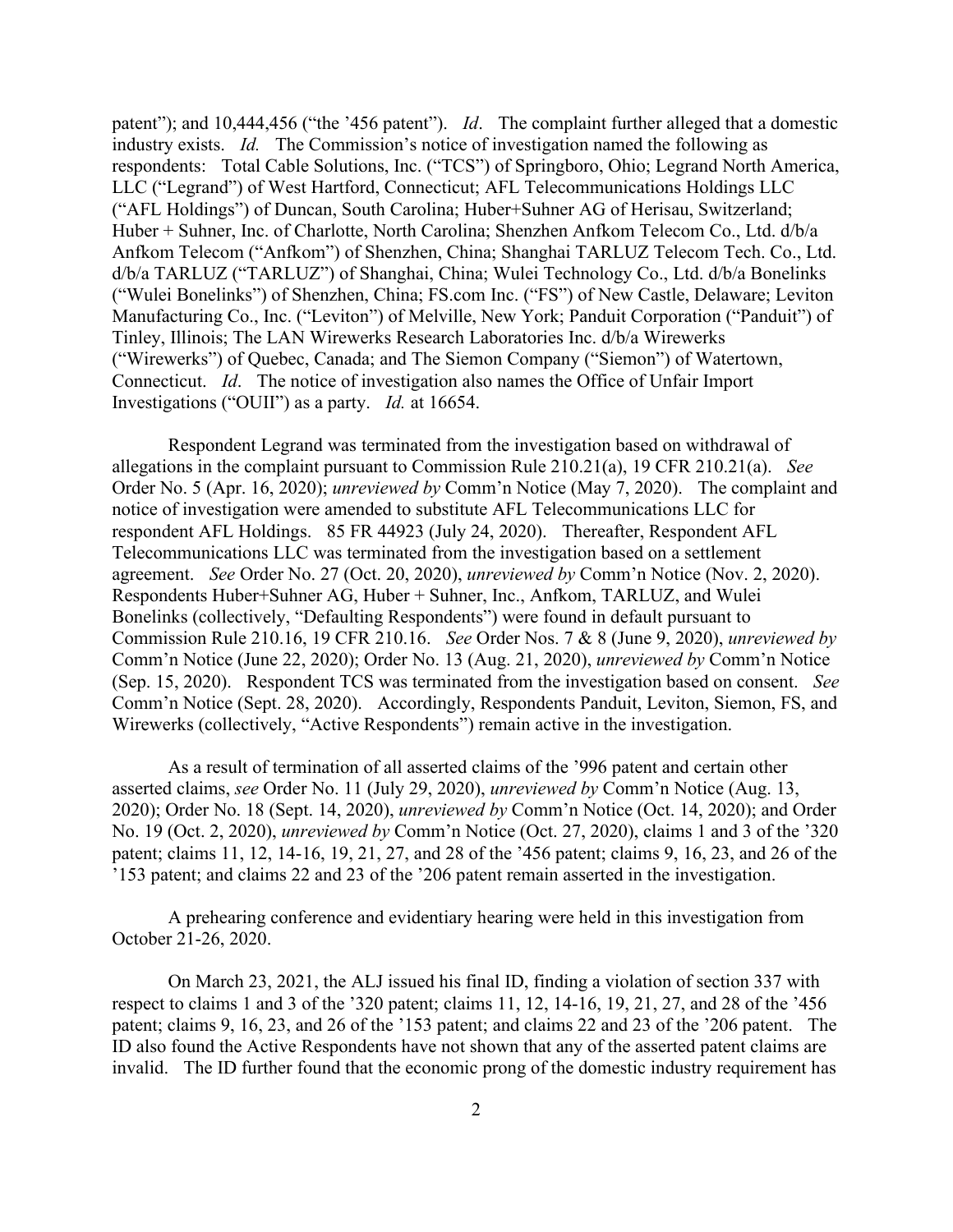been satisfied with respect to all the asserted patents under section  $337(a)(3)(B)$  and (C).

On April 5, 2021, OUII and Respondent Leviton each filed a petition for review of the ID. That same day, Respondents FS, Panduit, Wirewerks, and Siemon (collectively, "Joint Respondents") also filed a joint petition for review. On April 13, 2021, OUII, Leviton, the Joint Respondents, and Complainant Corning each filed a response to the petitions.

Having reviewed the record of the investigation, including the final ID, the parties' submissions to the ALJ, the petitions for review, and the responses thereto, the Commission has determined to review the ID in part. Specifically, the Commission has determined to review: (1) the ID's finding that the importation requirement of section 337 is met with respect to the accused products of Respondents Leviton, Panduit, and Siemon; (2) the ID's interpretation of the "width of the front side of [the] fiber optic module" limitation in the asserted claims of the '456 patent, and the associated infringement findings; (3) the ID's construction of "a front opening" in the asserted claims of the '206 patent, and the associated infringement findings; (4) the ID's finding that Leviton directly infringes the asserted claims of the '320 and '456 patents; (5) the ID's findings on indirect infringement of the asserted claims of the '320, '456, and/or '153 patents by the accused products of Respondents Leviton, Panduit, FS, and Siemon; and (6) the ID's finding that Corning has satisfied the economic prong of the domestic industry requirement under section  $337(a)(3)(B)$  and (C). The Commission has determined not to review any other findings presented in the final ID.

In connection with its review, Commission requests responses to the following questions. The parties are requested to brief their positions with reference to the applicable law and the existing evidentiary record.

- 1. To determine whether an imported article, which does not satisfy all elements of an asserted patent claim, is an "article that infringes" within the meaning of section 337 when the respondent-importer uses the imported article to directly infringe the asserted patent claim after importation:
	- a. Would it be appropriate for the Commission to consider whether there is a sufficient nexus between the imported article and the alleged unfair acts?
	- b. Would it be appropriate for the Commission to consider the following factors: (i) whether the imported article is a material part of the claimed invention, (ii) whether it is especially designed and/or configured for use in an infringing manner, (iii) whether it has substantial noninfringing uses, and (iv) the extent to which it is modified or combined with other articles after importation?

Please consider the applicable Court and Commission precedent, including *Suprema, Inc. v. International Trade Comm'n*, 796 F.3d 1338 (Fed. Cir. 2015), and please apply your analysis to the facts of this investigation with respect to Leviton's alleged direct infringement of the asserted claims of the '320 and '456 patents.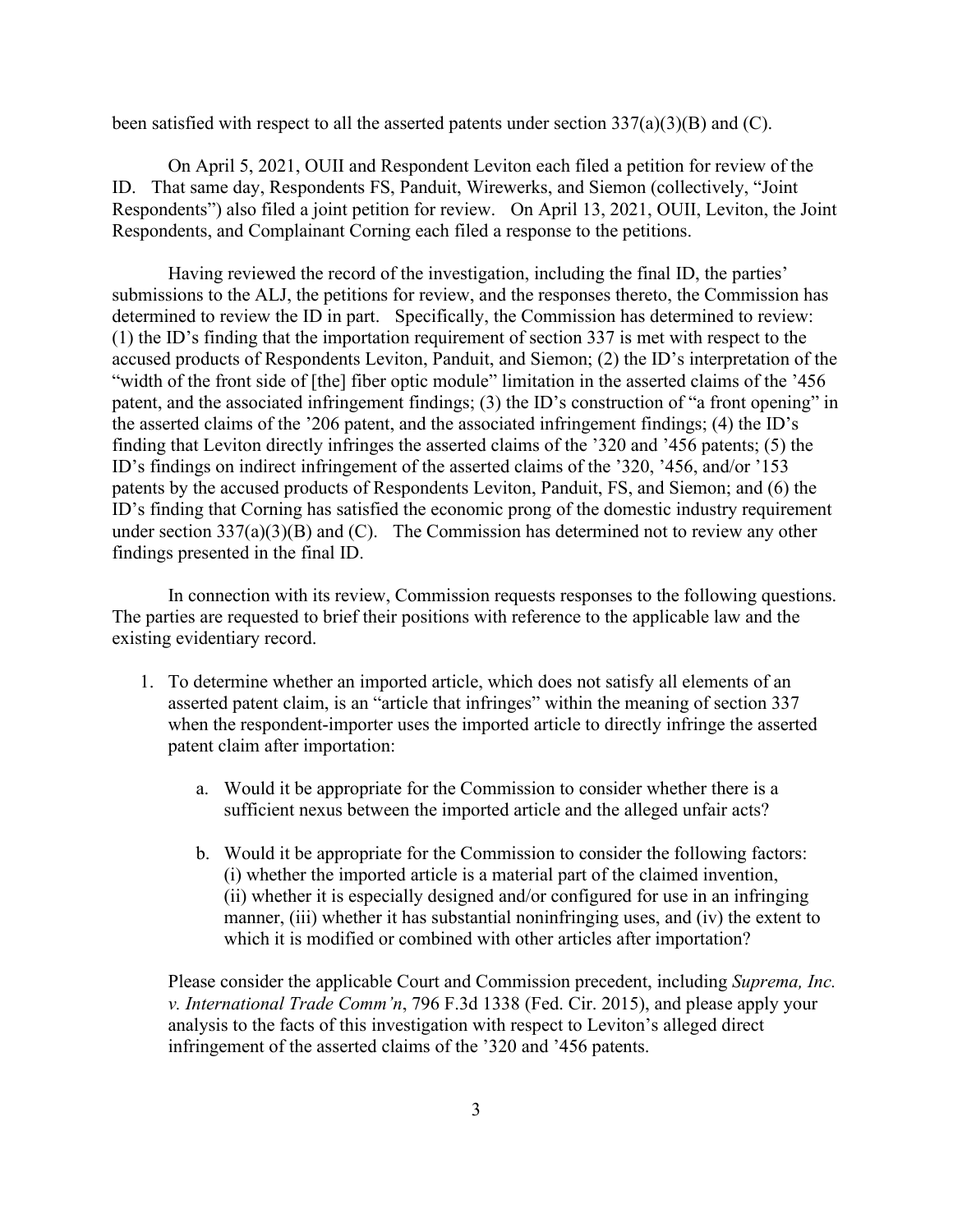- 2. With regard to Leviton, please address with citation to the record whether any of the U.S.-sourced parts and assembly steps in the United States for Leviton's enclosures relate to the claims asserted against Leviton.
- 3. Please provide citation to any record evidence of sales of the accused products by Leviton, Panduit, Siemon, or FS. In addition, please discuss the relevance, if any, of such sales in determining whether there is direct infringement of the '320, '456, and/or '153 patents by third-parties.
- 4. With citation to the record evidence please discuss whether there are any non-infringing uses of the accused products that provide at least 98 fiber optic connections per 1U space as required by claim 1 of the '320 patent or at least 144 fiber optic connections per 1U space required by claim 3 of the '320 patent. In addition, please discuss the relevance, if any, of such noninfringing uses in assessing the knowledge requirement for inducement by Leviton, Panduit, Siemon, and FS and in determining whether there is direct infringement of the '320, '456, and/or '153 patents by third-parties.
- 5. Does the record evidence show that Leviton, Panduit, Siemon, and FS copied Corning's EDGE products, including designing and developing their accused products to support the same high fiber density as Corning's EDGE products and with the goal of capturing EDGE's customers and the same segment of the market?
- 6. Please address whether the domestic industry investments constitute investments in the "exploitation" of the asserted patents under Section 337(a)(3)(C). *See Certain Integrated Circuit Chips and Products Containing the Same*, Inv. No. 337-TA-859, Comm'n Op., 2014 WL 12796437 (Aug. 22, 2014).
- 7. The Federal Circuit has stated that section 337 does not protect mere importers. *See, e.g., Schaper Mfg. Co. v. Int'l Trade Comm'n*, 717 F.2d 1368, 1372-73 (Fed. Cir. 1983). Please explain whether Complainant's asserted domestic industry differs from that of a mere importer, including by discussing: (A) how the Commission and the Federal Circuit have considered such investments in prior investigations, and (B) how the facts of this investigation should be assessed in light of applicable precedent. Also address the extent to which the activities relied upon to show satisfaction of the economic prong (*e.g.*, field engineering and Pioneer-related expenses) need to take place in the United States either as a legal or a practical matter, such that those activities would not distinguish a domestic industry from a mere importer.
- 8. Please address whether and to what extent *Schaper Mfg. Co. v. Int'l Trade Comm'n*, 717 F.2d 1368, 1372-73 (Fed. Cir. 1983), should continue to guide the Commission's analysis in light of changes to the law and Commission and Federal Circuit precedents since 1983 and the legislative history associated with the 1988 amendments to section 337 discussing the "inconsistent and unduly narrow" view of domestic industry reflected in certain pre-1988 Commission decisions and specifically citing as an example the Commission's decision in *Certain Miniature, Battery-Operated, All Terrain, Wheeled Vehicles*, Inv. No.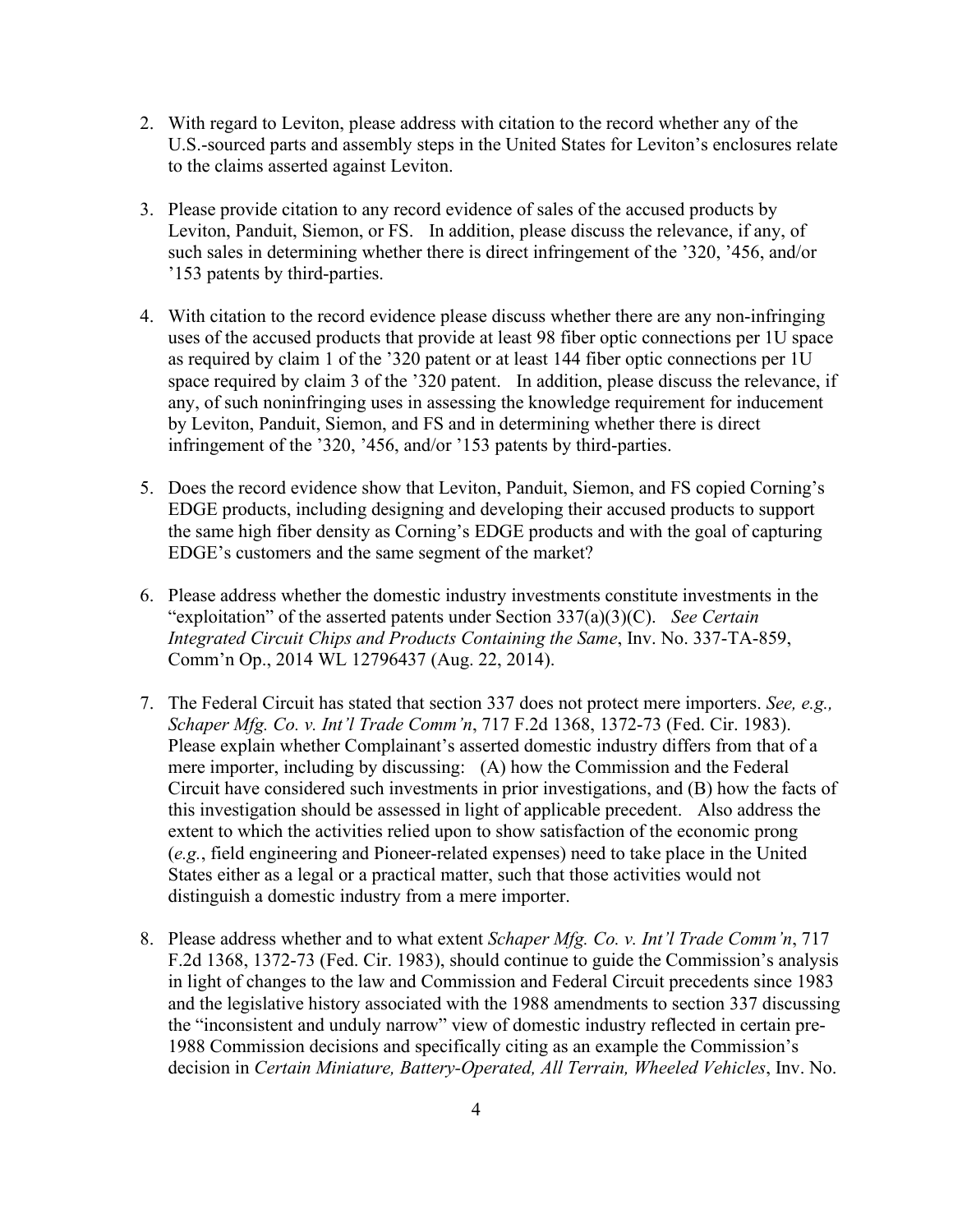337-TA-122. *See, e.g., Certain Solid State Storage Drives, Stacked Electronics Components, and Products Containing the Same*, Inv. No. 337-TA-1097, Commission Op. at 9, n.6 (June 29, 2018).

The parties are invited to brief only the discrete issues requested above. The parties are not to brief other issues on review, which are adequately presented in the parties' existing filings.

In connection with the final disposition of this investigation, the statute authorizes issuance of, *inter alia,* (1) an exclusion order that could result in the exclusion of the subject articles from entry into the United States; and/or (2) cease and desist orders that could result in the respondents being required to cease and desist from engaging in unfair acts in the importation and sale of such articles. Accordingly, the Commission is interested in receiving written submissions that address the form of remedy, if any, that should be ordered. If a party seeks exclusion of an article from entry into the United States for purposes other than entry for consumption, the party should so indicate and provide information establishing that activities involving other types of entry either are adversely affecting it or likely to do so. For background, see *Certain Devices for Connecting Computers via Telephone Lines*, Inv. No. 337- TA-360, USITC Pub. No. 2843, Comm'n Op. at 7-10 (Dec. 1994).

The statute requires the Commission to consider the effects of that remedy upon the public interest. The public interest factors the Commission will consider include the effect that an exclusion order and/or a cease and desist order would have on: (1) the public health and welfare, (2) competitive conditions in the U.S. economy, (3) U.S. production of articles that are like or directly competitive with those that are subject to investigation, and (4) U.S. consumers. The Commission is therefore interested in receiving written submissions that address the aforementioned public interest factors in the context of this investigation.

If the Commission orders some form of remedy, the U.S. Trade Representative, as delegated by the President, has 60 days to approve, disapprove, or take no action on the Commission's determination. *See* Presidential Memorandum of July 21, 2005, 70 FR 43251 (July 26, 2005). During this period, the subject articles would be entitled to enter the United States under bond, in an amount determined by the Commission and prescribed by the Secretary of the Treasury. The Commission is therefore interested in receiving submissions concerning the amount of the bond that should be imposed if a remedy is ordered.

**WRITTEN SUBMISSIONS**: The parties to the investigation are requested to file written submissions on the issues identified in this notice. The parties' opening submissions should not exceed **80** pages, and their reply submissions should not exceed **50** pages. Parties to the investigation, interested government agencies, and any other interested parties are encouraged to file written submissions on the issues of remedy, the public interest, and bonding. Such submissions should address the recommended determination by the ALJ on remedy and bonding.

In their initial submissions, Complainant is also requested to identify the remedy sought and Complainant and OUII are requested to submit proposed remedial orders for the